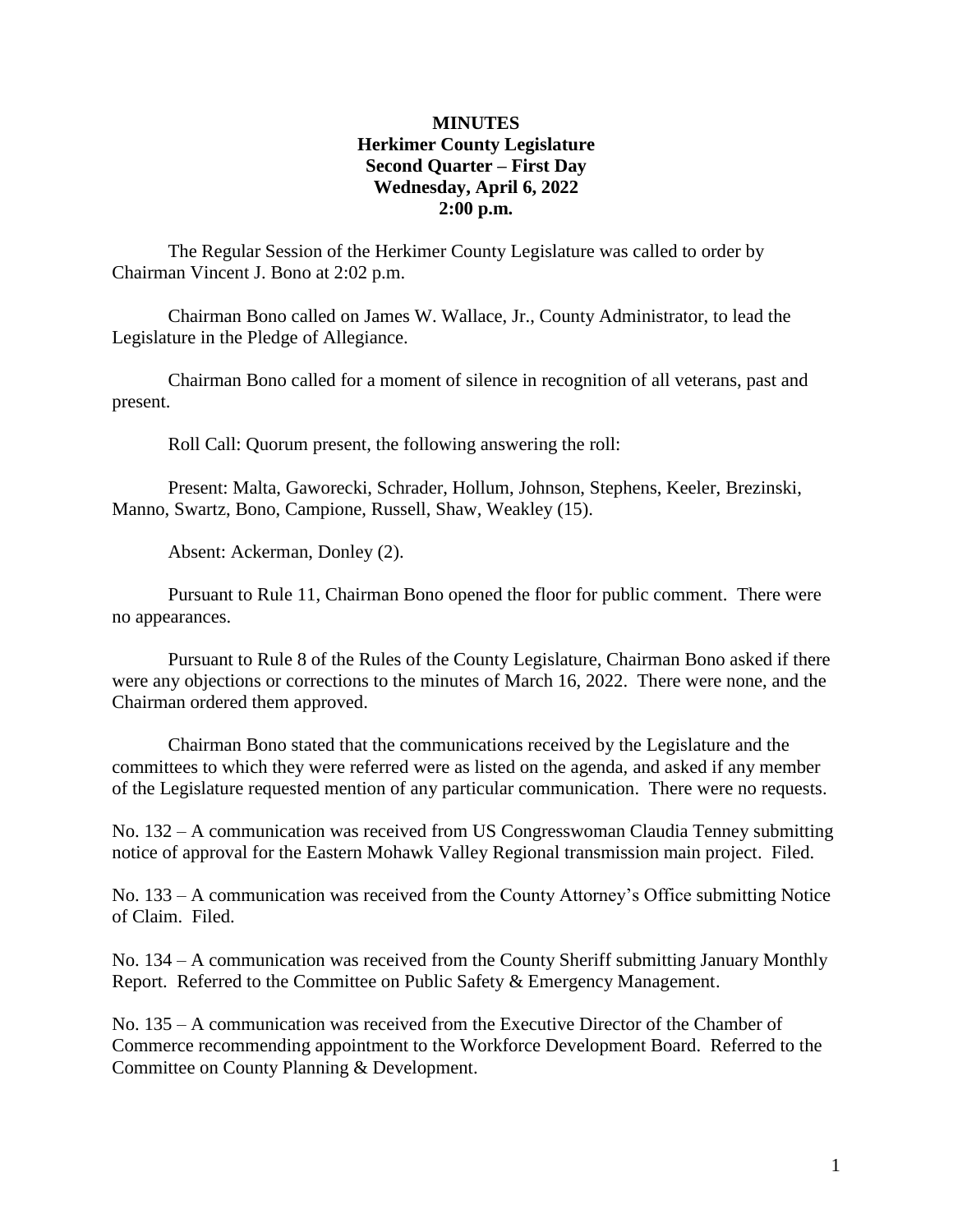No. 136 – A communication was received from the County Sheriff requesting renewal of contract for Sprinkler and Fire Suppression at the jail. Referred to the Committee on County Properties and the Committee on Ways & Means.

No. 137 – A communication was received from the Highway Superintendent requesting approval of 2022 capital construction project. Referred to the Committee on Highways.

No. 138 – A communication was received from the Highway Superintendent requesting renewal of Shared Services Agreement with NYS DOT. Referred to the Committee on Highways and the Committee on Ways & Means.

No. 139 - A communication was received from the Budget Officer/Purchasing Agent requesting to amend the 2022 budget in connection with funding in the Public Health Department. Referred to the Committee on Human Resources and the Committee on Ways & Means.

No. 140 – A communication was received from the Budget Officer/Purchasing Agent requesting to amend the 2022 budget in connection with funding in STOP-DWI. Referred to the Committee on Public Safety & Emergency Management and the Committee on Ways & Means.

No. 141 – A communication was received from the STOP-DWI Coordinator requesting appointments to Herkimer County Ignition Interlock Committee. Referred to the Committee on Public Safety & Emergency Management.

No. 142 – A communication was received from the County Sheriff requesting renewal of contract for boat storage. Referred to the Committee on Public Safety & Emergency Management and the Committee on Ways & Means.

No. 143 – A communication was received from the Veterans' Service Agency Director requesting amendment to Resolution No. 342 of 2021 to increase dues in Veterans' Service Agency. Referred to the Committee on Ways & Means.

No. 144 – A communication was received from the Budget Officer/Purchasing Agent requesting approval to create an account and amend 2022 budget in STOP-DWI. Referred to the Committee on Public Safety & Emergency Management and the Committee on Ways & Means.

No. 145 – A communication was received from the STOP-DWI Coordinator requesting approval of Victim Impact Program. Referred to the Committee on Public Safety & Emergency Management and the Committee on Ways & Means.

No. 146 – A communication was received from the Commissioners of Elections requesting purchase in Board of Elections. Referred to the Committee on Administration/Veterans' Affairs and the Committee on Ways & Means.

No. 147 – A communication was received from the Personnel Officer requesting position in Herkimer County Attorney's Office for Indigent Legal Services. Referred to the Committee on Public Safety & Emergency Management and the Committee on Ways & Means.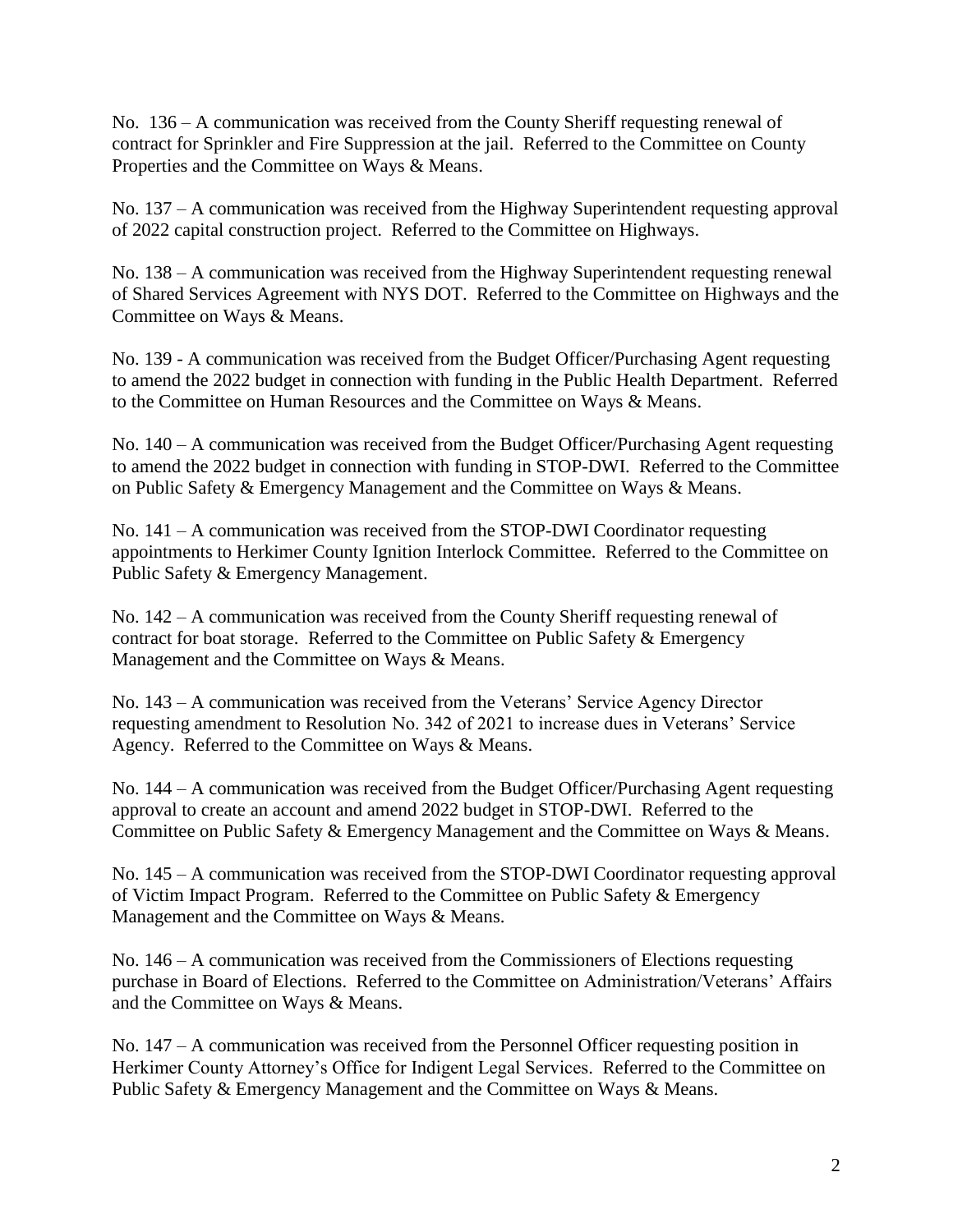No. 148 - A communication was received from the Budget Officer/Purchasing Agent requesting approval for architectural services at 911 Center. Referred to the Committee on County Properties and the Committee on Ways & Means.

No. 149 – A communication was received from the Governor's Traffic Safety Committee approving 2022 STOP-DWI Plan. Filed.

No. 150 – A communication was received from Better Together submitting invitation to Autism Awareness event. Filed.

Pursuant to Rule 6, Chairman Bono then proceeded with Reports of Standing Committees. There were no reports.

The Chairman continued with the Regular Agenda.

On motion of Mr. Hollum, seconded by Mr. Malta, Report and Resolution No. 102 sponsored by the Committee on County Planning & Development concerning membership on the Workforce Development Board was handed up; voted on and adopted by voice vote:

For: Ayes (15). Against: None. Absent: Ackerman, Donley (2).



**HERKIMER COUNTY LEGISLATURE**

No. 102

#### **REPORT AND RESOLUTION CONCERNING MEMBERSHIP ON THE WORKFORCE DEVELOPMENT BOARD**

#### **Sponsored by: Committee on County Planning and Development**

WHEREAS, by letter dated March 4, 2022, the Herkimer County Chamber of Commerce has recommended an appointment of a representative from the private business sector in Herkimer County to the Workforce Development Board; now, therefore, be it

RESOLVED, that the following individual is hereby appointed to the Workforce Development Board of Herkimer, Madison, and Oneida Counties as a representative from the private business sector of Herkimer County for the terms as listed:

Appointment: Renee Emery, DC Operations Manager Tractor Supply Company Frankfort, NY DC 771 1938 Country Mile Frankfort, NY 13340 Term: 3/3/2022 – 6/30/2025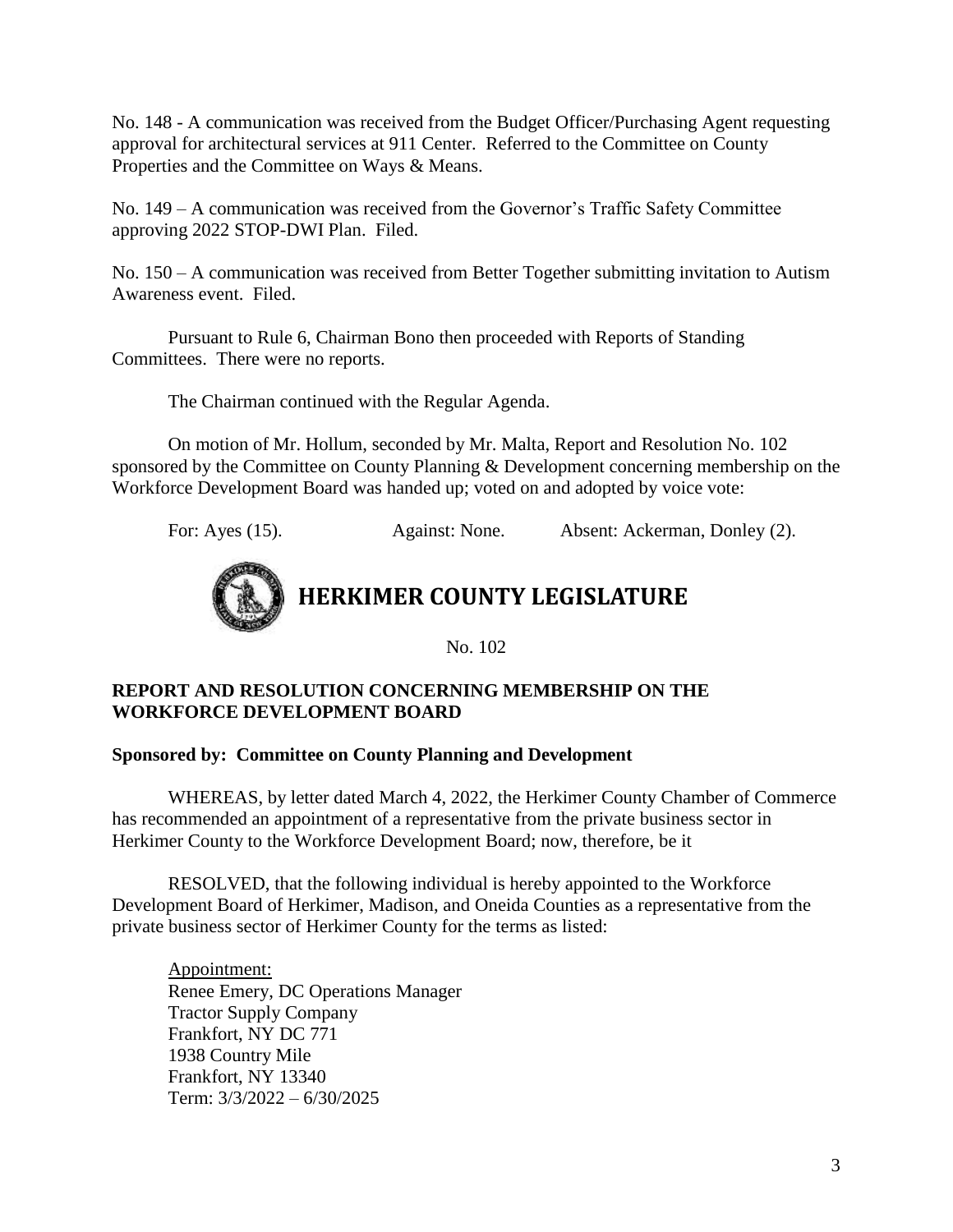and, be it further

RESOLVED, that certified copies of this Resolution be forwarded to the Director of Employment & Training, Chairman of the Workforce Development Board, Chairman of the Madison County Board of Supervisors, Oneida County Executive and the above listed appointee.

Dated: April 6, 2022.

On motion of Mr. Weakley, seconded by Mr. Schrader, Report and Resolution No. 103 sponsored by the Committee on Ways & Means amending Resolution No. 342 of 2021 authorizing payment of dues for municipal officers and employees during the year 2022 was handed up; voted on and adopted by voice vote:

For: Ayes (15). Against: None. Absent: Ackerman, Donley (2).

# **HERKIMER COUNTY LEGISLATURE**

No. 103

#### **REPORT AND RESOLUTION AMENDING RESOLUTION NO. 342 OF 2021 AUTHORIZING PAYMENT OF DUES FOR MUNICIPAL OFFICERS AND EMPLOYEES DURING THE YEAR 2022**

#### **Sponsored by: Committee on Ways and Means**

WHEREAS, on December 15, 2021 this Legislature adopted Resolution No. 342 authorizing payment of dues for municipal officers and employees during the year 2022; and

WHEREAS, by communication dated March 11, 2022, from Richard Louis, Jr., Veterans' Service Agency Director, request is made to increase the annual membership fee for the County Veterans Service Officers' Association Dues from \$30 to \$40, and further requests said Resolution No. 342 of 2021 be amended to reflect said change; now, therefore, be it

RESOLVED, that Resolution No. 342 adopted on December 15, 2021 be amended under Veterans' Service Officer, to increase the annual membership for the County Veterans Service Officers' Association Dues from \$30 to \$40; and, be it further

RESOLVED, that in all other respects Resolution No. 342 of 2021 shall remain in full force and effect; and, be it further

RESOLVED, that certified copies of this Resolution be forwarded to the Herkimer County Treasurer, Auditor, Budget Officer, and Veterans' Service Agency Director.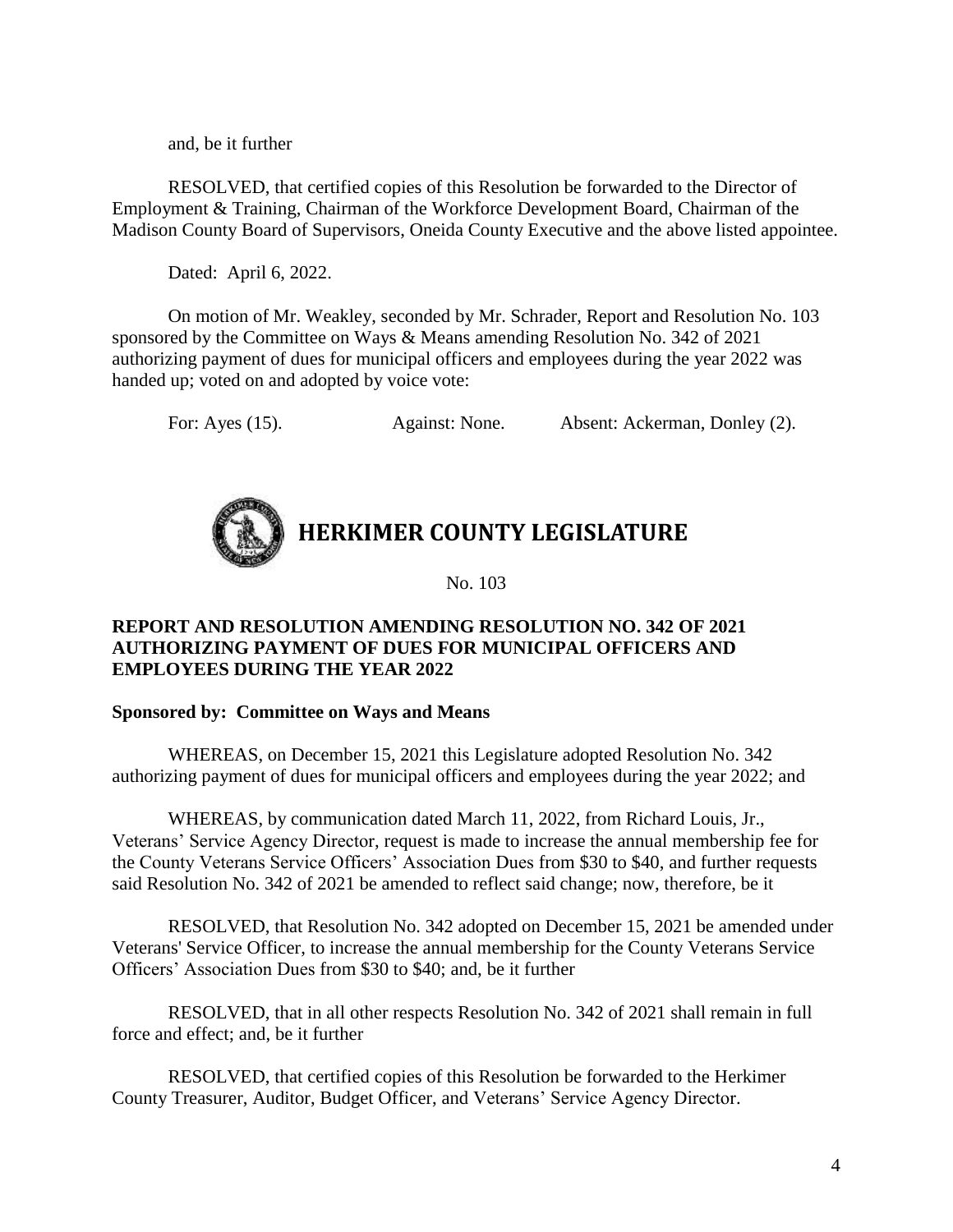On motion of Mr. Stephens, seconded by Mr. Shaw, Report and Resolution No. 104 sponsored by the Committee on Human Resources and the Committee on Ways & Means authorizing renewal of contract with NYS Department of Health for Immunization Action Plan, creating project, and amending budget was handed up; voted on and adopted by voice vote:

For: Ayes (15). Against: None. Absent: Ackerman, Donley (2).



No. 104

#### **REPORT AND RESOLUTION AUTHORIZING RENEWAL OF CONTRACT WITH NEW YORK STATE DEPARTMENT OF HEALTH FOR IMMUNIZATION ACTION PLAN, CREATING PROJECT, AND AMENDING BUDGET**

#### **Sponsored by: Committee on Human Resources Committee on Ways and Means**

WHEREAS, by communication dated March 18, 2022, Christina Cain, Director of Public Health, has advised that the New York State Department of Health has forwarded a contract for renewal of the grant agreement for the Immunization Action Plan for the period from April 1, 2022 through March 31, 2023, with the contract amount being \$31,307.00; and

WHEREAS, by letter dated March 18, 2022 from Sheri Ferdula, Budget Officer, this Legislature is advised of a request to amend the 2022 Budget and create a new project in connection with the receipt of the amount of \$31,307.00 under said grant; now, therefore, be it

RESOLVED, that the 2022 Herkimer County Budget is hereby amended as follows:

| <b>Revenue Account:</b> | A4189A-4489A-PH06-19     | From: | \$0      |
|-------------------------|--------------------------|-------|----------|
|                         |                          | To:   | \$31,307 |
| <b>Expense Account:</b> | A4189A-10000-001 PH06-19 | From: | \$0      |
|                         |                          | To:   | \$21,575 |
|                         | A4189A-41000-PH06-19     | From: | \$0      |
|                         |                          | To:   | \$1,150  |
|                         | A4189A-44000-521-PH06-19 | From: | \$0      |
|                         |                          | To:   | \$2,000  |
|                         | A4189A-46100-PH06-19     | From: | \$0      |
|                         |                          | To:   | \$350    |
|                         | A4189A-81000-PH06-19     | From: | \$0      |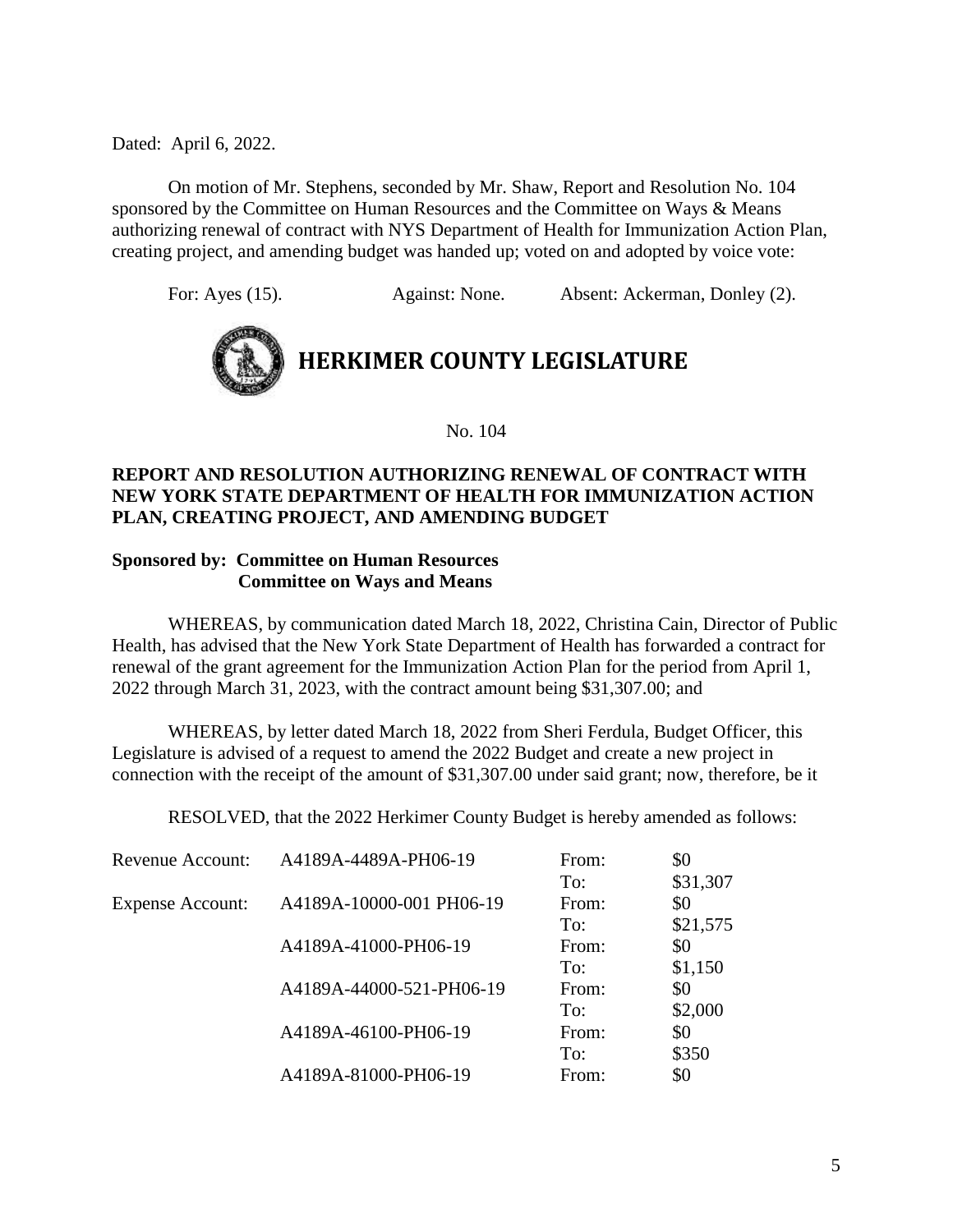|                      | To:   | \$3,116  |
|----------------------|-------|----------|
| A4189A-86000-PH06-19 | From: | \$0      |
|                      | To:   | \$3,116. |

and, be it further

RESOLVED, that the Chairman of this Legislature is hereby authorized to e-sign a renewal of the contract between the County of Herkimer and the New York State Department of Health to receive \$31,307.00 in funding for the Immunization Action Plan for the period April 1, 2022 through March 31, 2023; and, be it further

RESOLVED, that certified copies of this Resolution be forwarded to the Herkimer County Treasurer, Auditor, Budget Officer, and Director of Public Health.

Dated: April 6, 2022.

On motion of Mr. Johnson, seconded by Mr. Stephens, Report and Resolution No. 105 sponsored by the Committee on County Properties and the Committee on Ways & Means authorizing renewal of agreement for maintenance and testing on the sprinkler/fire suppression system at Correctional Facility was handed up; voted on and adopted by voice vote:

For: Ayes (15). Against: None. Absent: Ackerman, Donley (2).



**HERKIMER COUNTY LEGISLATURE**

No. 105

#### **REPORT AND RESOLUTION AUTHORIZING A RENEWAL OF AGREEMENT FOR MAINTENANCE AND TESTING ON THE SPRINKLER/FIRE SUPPRESSION SYSTEM AT HERKIMER COUNTY CORRECTIONAL FACILITY**

#### **Sponsored by: Committee on County Properties Committee on Ways and Means**

WHEREAS, by letter dated March 21, 2022 from Scott Scherer, Herkimer County Sheriff, this Legislature is advised of a request to renew an agreement with Condor Fire Sprinkler Company to perform the required maintenance and testing on the sprinkler/fire suppression system at the correctional facility; and

WHEREAS, the cost for this service will be \$5,911.00 for a one year period; now, therefore, be it

RESOLVED, that the Chairman of this Legislature is hereby authorized to execute an agreement on behalf of the County of Herkimer with Condor Fire Sprinkler Company to provide maintenance and testing on the sprinkler/fire suppression system at the correctional facility at a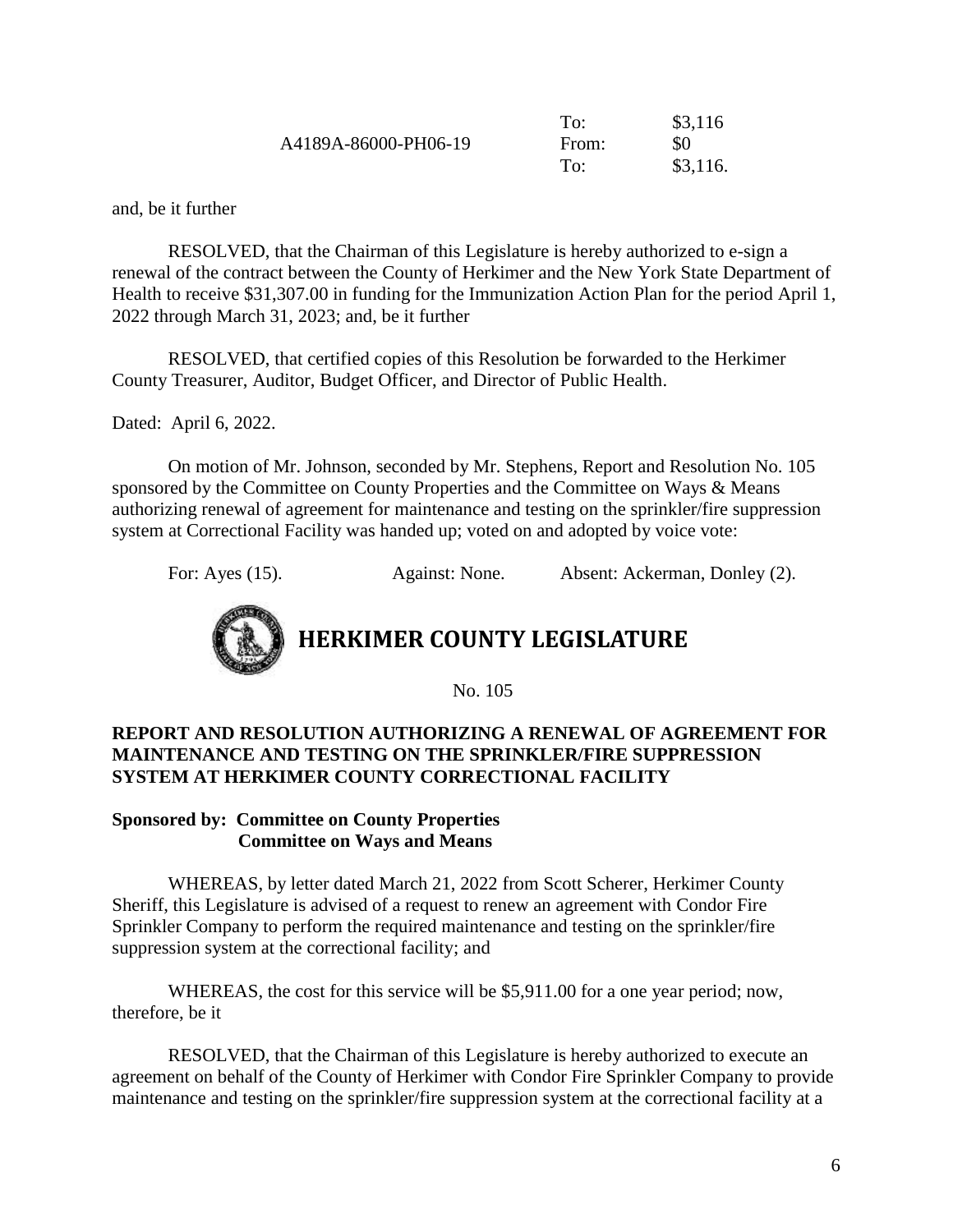cost of \$5,911.00 for a one year period, with the terms and conditions of said agreement to be subject to the approval of the Herkimer County Attorney; and, be it further

RESOLVED, that certified copies of this Resolution be forwarded to the Herkimer County Treasurer, Auditor, Budget Officer, Sheriff, and Condor Fire Sprinkler Company.

Dated: April 6, 2022.

On motion of Mr. Stephens, seconded by Mr. Weakley, Report and Resolution No. 106 sponsored by the Committee on Public Safety & Emergency Management and the Committee on Ways & Means approving boat housing contract was handed up; voted on and adopted by voice vote:

For: Ayes (15). Against: None. Absent: Ackerman, Donley (2).



### **HERKIMER COUNTY LEGISLATURE**

No. 106

#### **REPORT AND RESOLUTION APPROVING BOAT HOUSING CONTRACT**

#### **Sponsored by: Committee on Public Safety/Emergency Management Committee on Ways and Means**

WHEREAS, the Herkimer County Sheriff's Department maintains a boat patrol on the Fulton Chain of Lakes and has need to dock one patrol boat in the Old Forge area for the 2022 summer season; and

WHEREAS, by letter dated March 14, 2022, Scott F. Scherer, Sheriff, has advised that Rivett's Marine Recreation & Service, Inc. has a boat slip available and requests that a contract be entered into with said Rivett's Marine Recreation & Service, Inc. for the 2022 boating season; now, therefore, be it

RESOLVED, that a contract be entered into between the County of Herkimer and Rivett's Marine Recreation & Service, Inc. for dockage of one patrol boat during the 2022 summer season running from May 15, 2022 to no later than October 15, 2022 for a sum not to exceed \$3,995.00, pursuant to a contract approved by the County Attorney's Office; and, be it further

RESOLVED, that the Chairman of this Legislature be, and he hereby is, authorized to execute said contract on behalf of the County of Herkimer; and, be it further

RESOLVED, that the Chairman of this Legislature is further authorized to enter into annual renewals of said agreement, after the expiration of the current agreement, upon the same or more favorable terms and conditions; and, be it further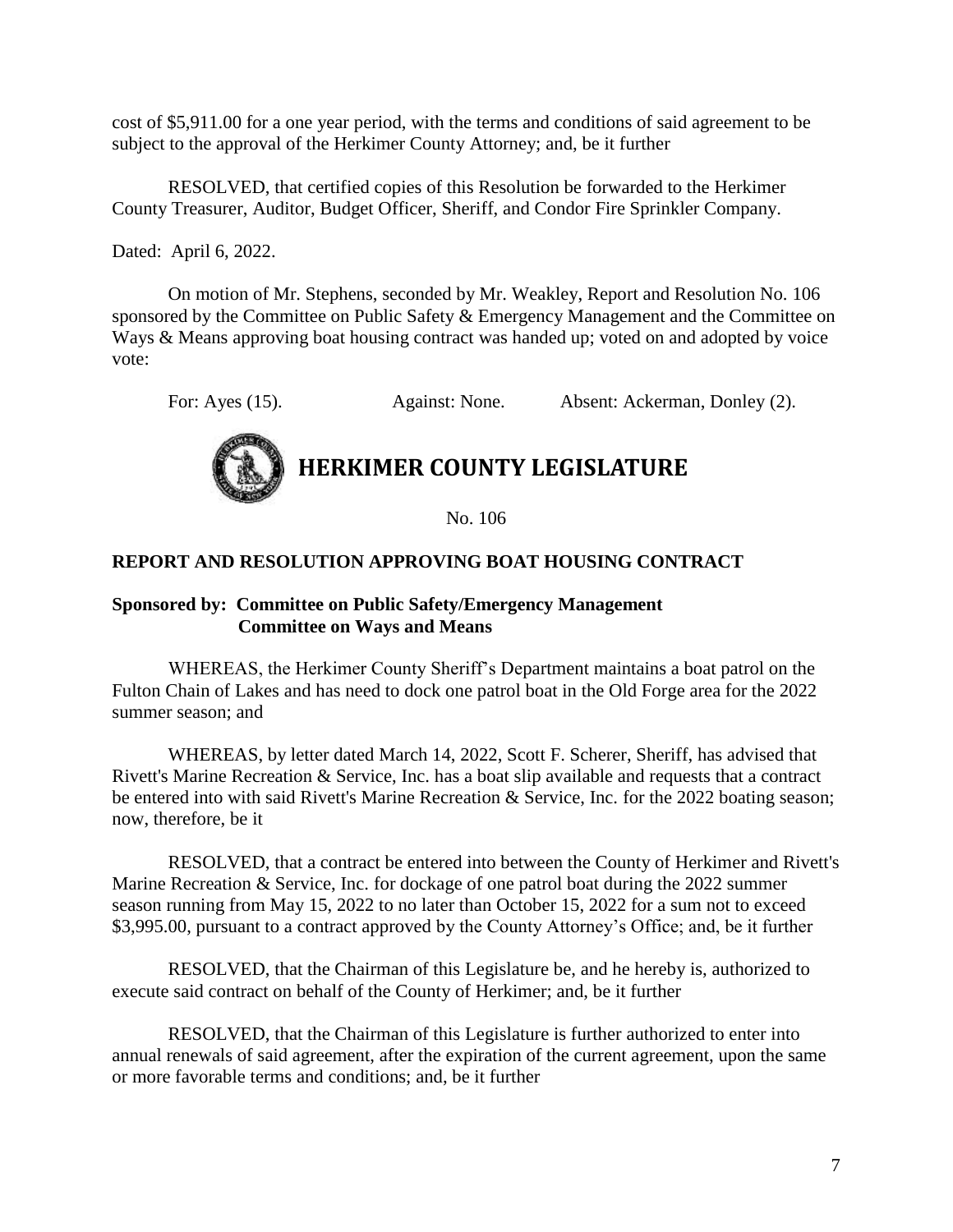RESOLVED, that certified copies of this Resolution be forwarded to the Herkimer County Treasurer, Auditor, Budget Officer, County Attorney, Sheriff, and Rivett's Marine Recreation & Service, Inc.

Dated: April 6, 2022.

On motion of Mr. Brezinski, seconded by Mr. Gaworecki, Report and Resolution No. 107 sponsored by the Committee on Highways approving project under Article 6, Section 116 of the Highway Law was handed up; voted on and adopted by voice vote:

For: Ayes (15). Against: None. Absent: Ackerman, Donley (2).



No. 107

#### **REPORT AND RESOLUTION APPROVING PROJECT UNDER ARTICLE 6, SECTION 116 OF THE HIGHWAY LAW**

#### **Sponsored by: Committee on Highways**

WHEREAS, your Committee on Highways, to which was referred the letter of Mark Nagele, County Superintendent of Highways, dated March 15, 2022, submitting three copies each of statement under Article 6 of the Highway Law designating work to be done with County Road Fund monies during the year 2022 covering one project involved in the Capital Construction Program, respectfully reports that we have examined said statements contained in said communication from and signed by the County Superintendent of Highways, recommend its adoption and offer the following Resolution:

RESOLVED, that the statements under Article 6 of the Highway Law which designate work to be done with County Road Fund monies be, and hereby are, approved by the County Legislature of the County of Herkimer for the following project involved in the Capital Construction Program, to be funded as listed:

| <b>PROJECT</b><br>NO. | <b>ROAD/LOCATION</b>                                   | <b>TYPE OF PROJECT</b>     | <b>ESTIMATED</b><br><b>CONSTRUCTION</b><br><b>COST</b> |
|-----------------------|--------------------------------------------------------|----------------------------|--------------------------------------------------------|
| 418                   | Welshbush Road, CR13,<br>C013-01.15, Town of Frankfort | <b>Culvert Replacement</b> | \$450,000.00                                           |

and, be it further

RESOLVED, that this project will be funded through CHIPS and/or EWR pending sufficient funding; and, be it further

RESOLVED, that certified copies of this Resolution be forwarded to the County Treasurer, County Auditor, Budget Officer, and County Highway Superintendent.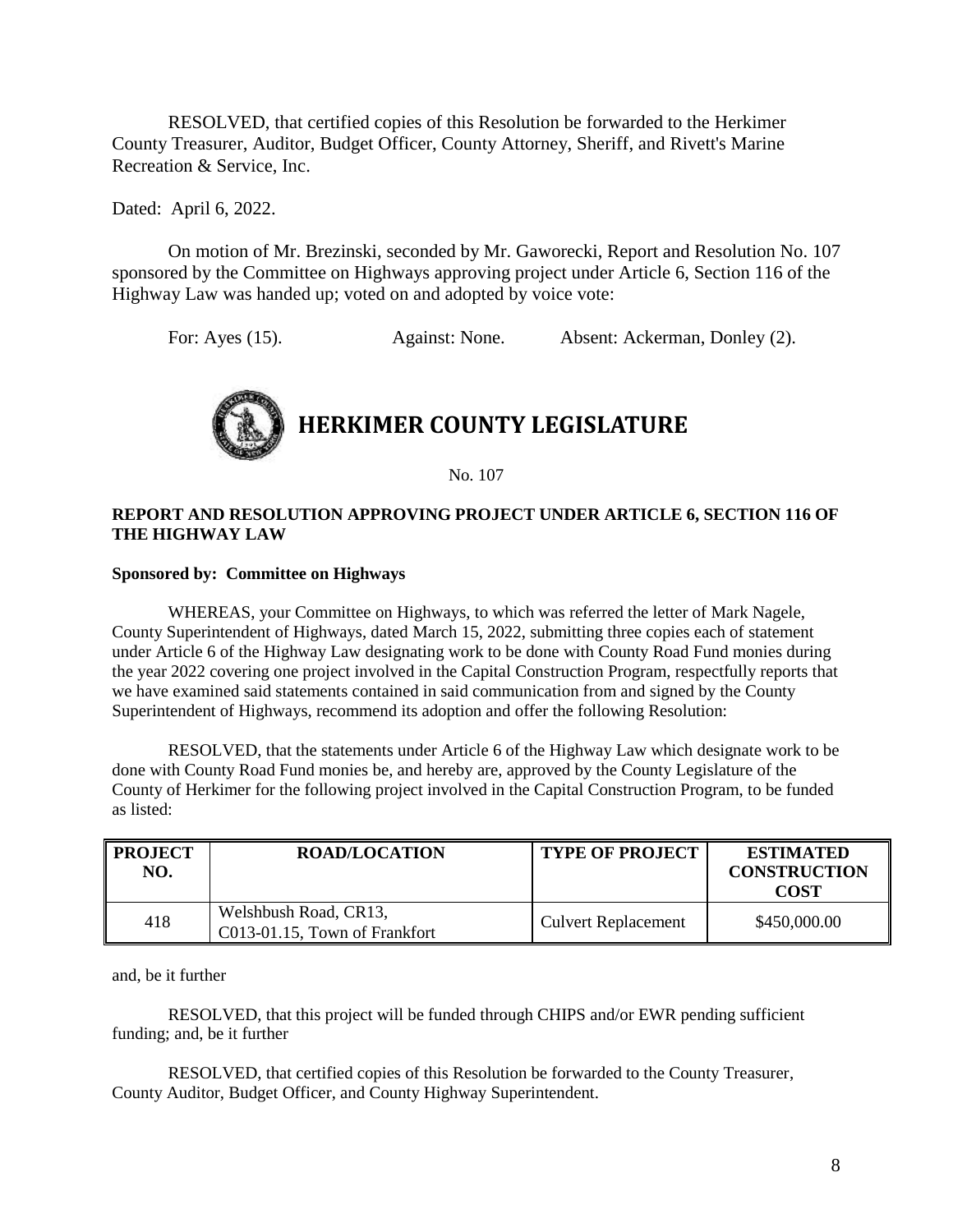On motion of Mr. Campione, seconded by Mr. Schrader, Report and Resolution No. 108 sponsored by the Committee on Highways and the Committee on Ways & Means authorizing Shared Services agreement between the NYS DOT and the County of Herkimer was handed up; voted on and adopted by voice vote:

For: Ayes (15). Against: None. Absent: Ackerman, Donley (2).



## **HERKIMER COUNTY LEGISLATURE**

No. 108

#### **REPORT AND RESOLUTION AUTHORIZING SHARED SERVICES AGREEMENT BETWEEN THE NEW YORK STATE DEPARTMENT OF TRANSPORTATION AND THE COUNTY OF HERKIMER**

#### **Sponsored by: Committee on Highways Committee on Ways & Means**

WHEREAS, by Resolution No. 81 of 2016 and Resolution No. 213 of 2018 the New York State Department of Transportation and Herkimer County entered into a Shared Services Agreement whereby the parties would exchange or lend materials, equipment and manpower in order to promote and assist in the maintenance of State and County roads and provide a cost savings by maximizing the effective utilization of both parties' resources; and

WHEREAS, the agreement provides for the use of heavy highway equipment, materials and manpower to assist the County of Herkimer during non-declared emergency events and to assist the State of New York when the request for assistance is made, with the cost of shared services not to exceed \$10,000; and

WHEREAS, the agreement provides that employees remain under the full supervision and control of the provider, and with the term of the agreement to be for four (4) years, and with the agreement revocable upon sixty days written notice and approved by the County Attorney; now, therefore, be it

RESOLVED, that the Chairman of this Legislature is hereby authorized to enter into a Shared Services Agreement with the New York State Department of Transportation as above described; and, be it further

RESOLVED, that certified copies of this Resolution be forwarded to the Herkimer County Treasurer, Auditor, Budget Officer, County Highway Superintendent and the New York State Department of Transportation.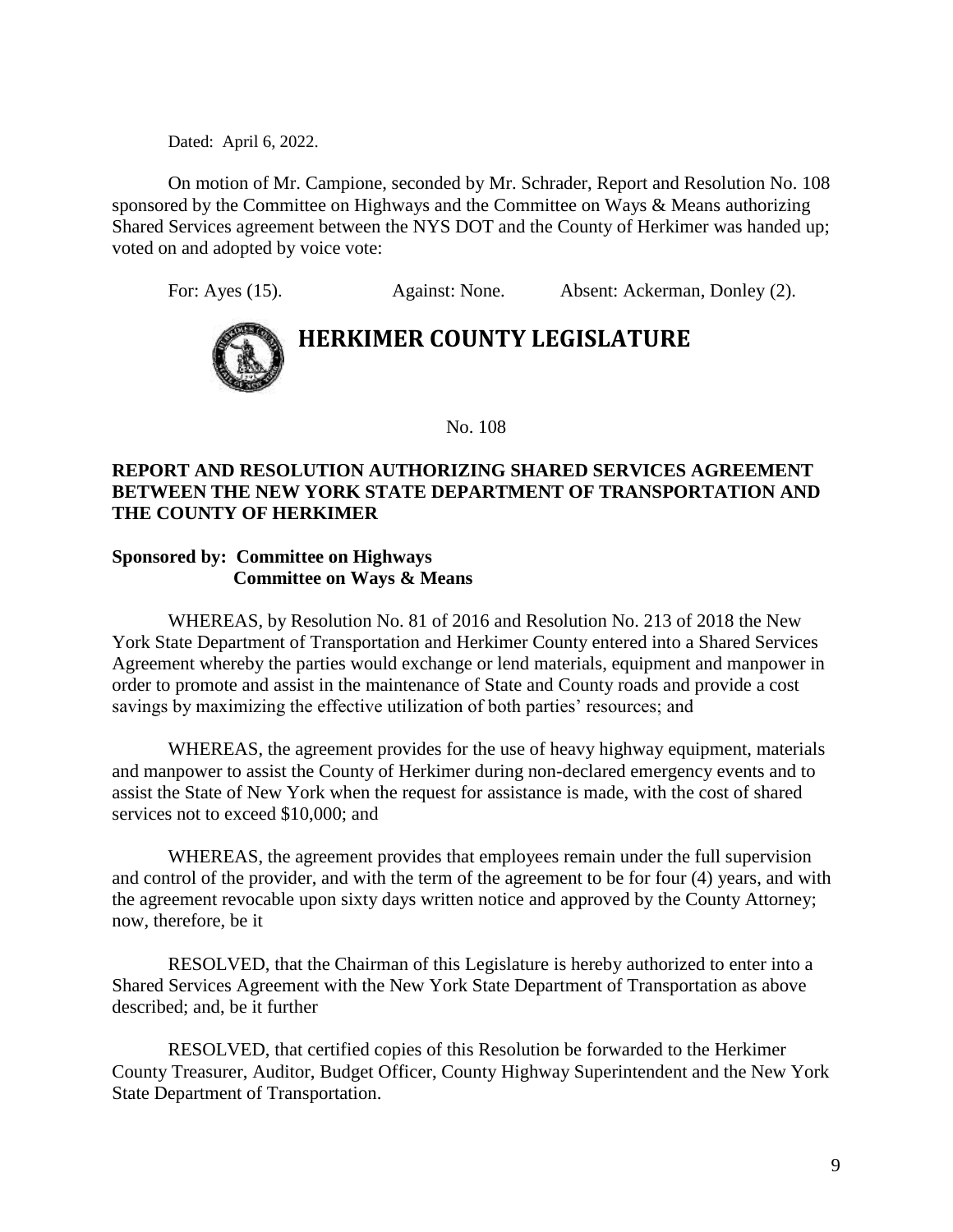On motion of Mr. Stephens, seconded by Mr. Campione, Report and Resolution No. 109 sponsored by the Committee on Public Safety & Emergency Management and the Committee on Ways & Means accepting grant, creating project, and amending budget in connection with receipt of STOP-DWI funding was handed up; voted on and adopted by voice vote:

For: Ayes (15). Against: None. Absent: Ackerman, Donley (2).



No. 109

#### **REPORT AND RESOLUTION ACCEPTING GRANT, CREATING PROJECT, AND AMENDING BUDGET IN CONNECTION WITH RECEIPT OF STOP-DWI FUNDING**

#### **Sponsored by: Committee on Public Safety/Emergency Management Committee on Ways and Means**

WHEREAS, by letter dated March 1, 2022, from Michael L. Edwards, STOP-DWI Coordinator, he has requested this Legislature accept funding from the New York State Highway Safety Program Grant (DWI Crackdown) in the amount of \$12,000 for the period of October 1, 2021 through September 30, 2022, as a pass through funding stream administered by the County; and

WHEREAS, by letter dated March 15, 2022 from Sheri A. Ferdula, Budget Officer/Purchasing Agent, this Legislature is advised that it is necessary to amend the Herkimer County Budget for 2022 in connection with the receipt of said funding; now, therefore, be it

RESOLVED, that the 2022 Herkimer County Budget is hereby amended as follows:

| Revenue: | A3315A.4389G, Impaired Driving Det.,<br>Federal Aid, Project SD02-9         | To: | From: \$17,500<br>\$29,500 |
|----------|-----------------------------------------------------------------------------|-----|----------------------------|
| Expense: | A3315A.44000, Impaired Driving Det.,<br>Contracted Services, Project SD02-9 | To: | From: \$17,500<br>\$29,500 |

and, be it further

RESOLVED, that certified copies of this Resolution be forwarded to the Herkimer County Treasurer, Auditor, Budget Officer, and STOP-DWI Coordinator.

Dated: April 6, 2022.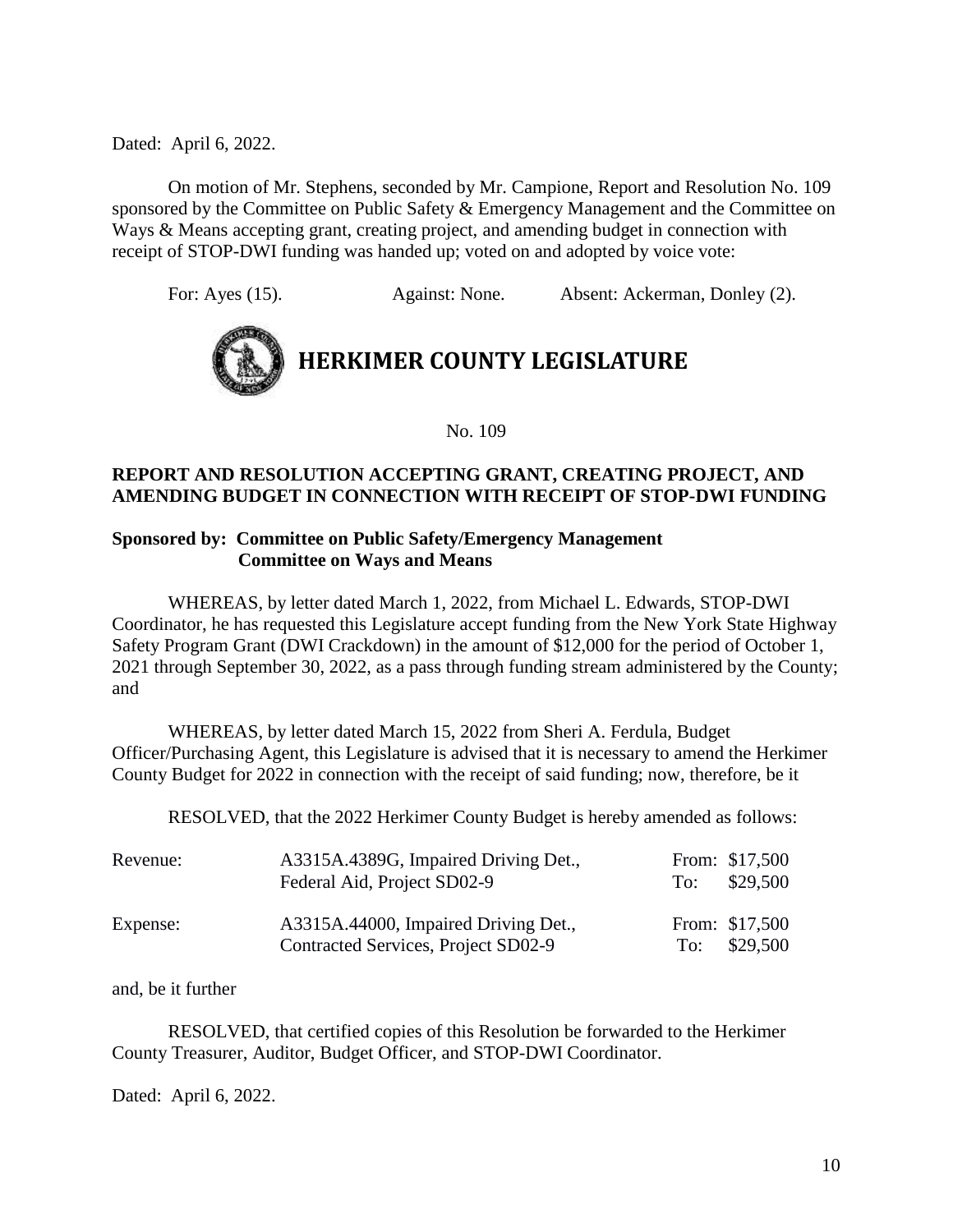On motion of Mr. Stephens, seconded by Mr. Gaworecki, Report and Resolution No. 110 sponsored by the Committee on Public Safety & Emergency Management and the Committee on Ways & Means approving Victim Impact Program, creating accounts, and amending 2022 budget in STOP-DWI was handed up; voted on and adopted by voice vote:

For: Ayes (15). Against: None. Absent: Ackerman, Donley (2).



No. 110

#### **REPORT AND RESOLUTION APPROVING VICTIM IMPACT PROGRAM, CREATING ACCOUNTS AND AMENDING 2022 BUDGET IN STOP-DWI**

#### **Sponsored by: Committee on Public Safety/Emergency Management Committee on Ways & Means**

WHEREAS, by letter dated March 17, 2022, from Michael Edwards, STOP-DWI Coordinator has requested to start an online Victim Impact Program (VIP) for certain individuals convicted of a DWI charge who are required to attend said program; and

WHEREAS, the Victim Impact Program (VIP) would be run and administered by STOP-DWI in coordination with the Probation Department; and

WHEREAS, by letter dated March 22, 2022, from Sheri A. Ferdula, Budget Officer/ Purchasing Agent, this Legislature is advised that it is necessary to amend the 2022 Budget to create accounts and a budget of \$1,000 for supplies and fees collected; now, therefore, be it

RESOLVED, that the online Victim Impact Program (VIP) for certain individuals convicted of a DWI charge who are required to attend said program is hereby approved; and, be it further

RESOLVED, that the 2022 Herkimer County Budget is hereby amended as follows:

| Revenue: | A3315B.1582, Victim Impact, Fees      | \$1,000 |
|----------|---------------------------------------|---------|
| Expense: | A3315B.41000, Victim Impact, Supplies | \$1,000 |

and, be it further

 RESOLVED, that certified copies of this Resolution be forwarded to the Herkimer County Treasurer, Auditor, Budget Officer, STOP-DWI Coordinator, and Probation Director.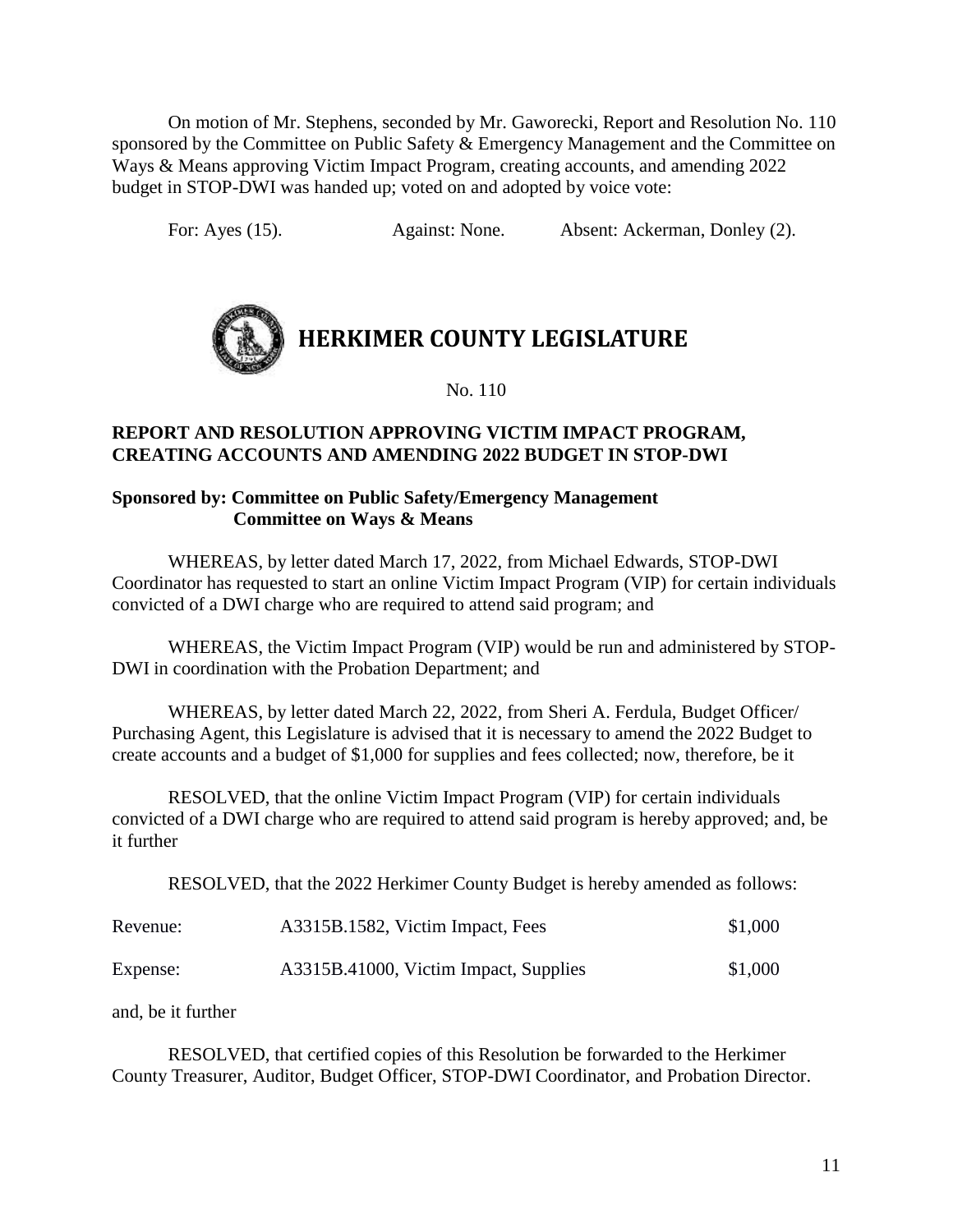On motion of Mr. Stephens, seconded by Mr. Weakley, Report and Resolution No. 111 sponsored by the Committee on Public Safety & Emergency Management appointing representatives in connection with Herkimer County Ignition Interlock Program Plan was handed up; voted on and adopted by voice vote:

For: Ayes (15). Against: None. Absent: Ackerman, Donley (2).



# **HERKIMER COUNTY LEGISLATURE**

No. 111

#### **REPORT AND RESOLUTION APPOINTING REPRESENTATIVES IN CONNECTION WITH HERKIMER COUNTY IGNITION INTERLOCK PROGRAM PLAN**

#### **Sponsored by: Committee on Public Safety/Emergency Management**

WHEREAS, the provisions of Leandra's Law, as implemented by the rules and regulations of the New York State Division of Probation and Correctional Services, requires all counties to establish an Ignition Interlock Program Plan; and

WHEREAS, Resolution No. 209 of 2010 designated representatives to serve in consultation with the development of said Plan; and

WHEREAS, by letter dated March 17, 2022, Michael Edwards, STOP-DWI Coordinator, has advised of the designated representatives to serve in consultation of said Plan; now, therefore, be it

RESOLVED, that the following individuals are hereby designated to serve in consultation with the development of the Herkimer County Ignition Interlock Program Plan:

| Herkimer County Court Law Clerk            | $7/1/2022 - 6/30/2023$ |
|--------------------------------------------|------------------------|
| Chairman of the Public Safety Committee    | $7/1/2022 - 6/30/2023$ |
| <b>County Administrator</b>                | $7/1/2022 - 6/30/2023$ |
| Legal Aid Representative (Keith Bowers)    | $7/1/2022 - 6/30/2023$ |
| Mental Health/DDP Representative           | 7/1/2022 - 6/30/2023   |
| Herkimer County Sheriff                    | 7/1/2022 - 6/30/2024   |
| Chairman of the County Legislature         | $7/1/2022 - 6/30/2024$ |
| Herkimer County Court Judge                | 7/1/2022 - 6/30/2024   |
| Local Police Representative (Chief Malone) | 7/1/2022 - 6/30/2024   |
| <b>Herkimer County District Attorney</b>   | $7/1/2022 - 6/30/2025$ |
| Herkimer County Director of Probation      | $7/1/2022 - 6/30/2025$ |
| Herkimer County STOP-DWI Coordinator       | $7/1/2022 - 6/30/2025$ |
| Local Court Representative (Judge Luther)  | $7/1/2022 - 6/30/2025$ |
|                                            |                        |

and, be it further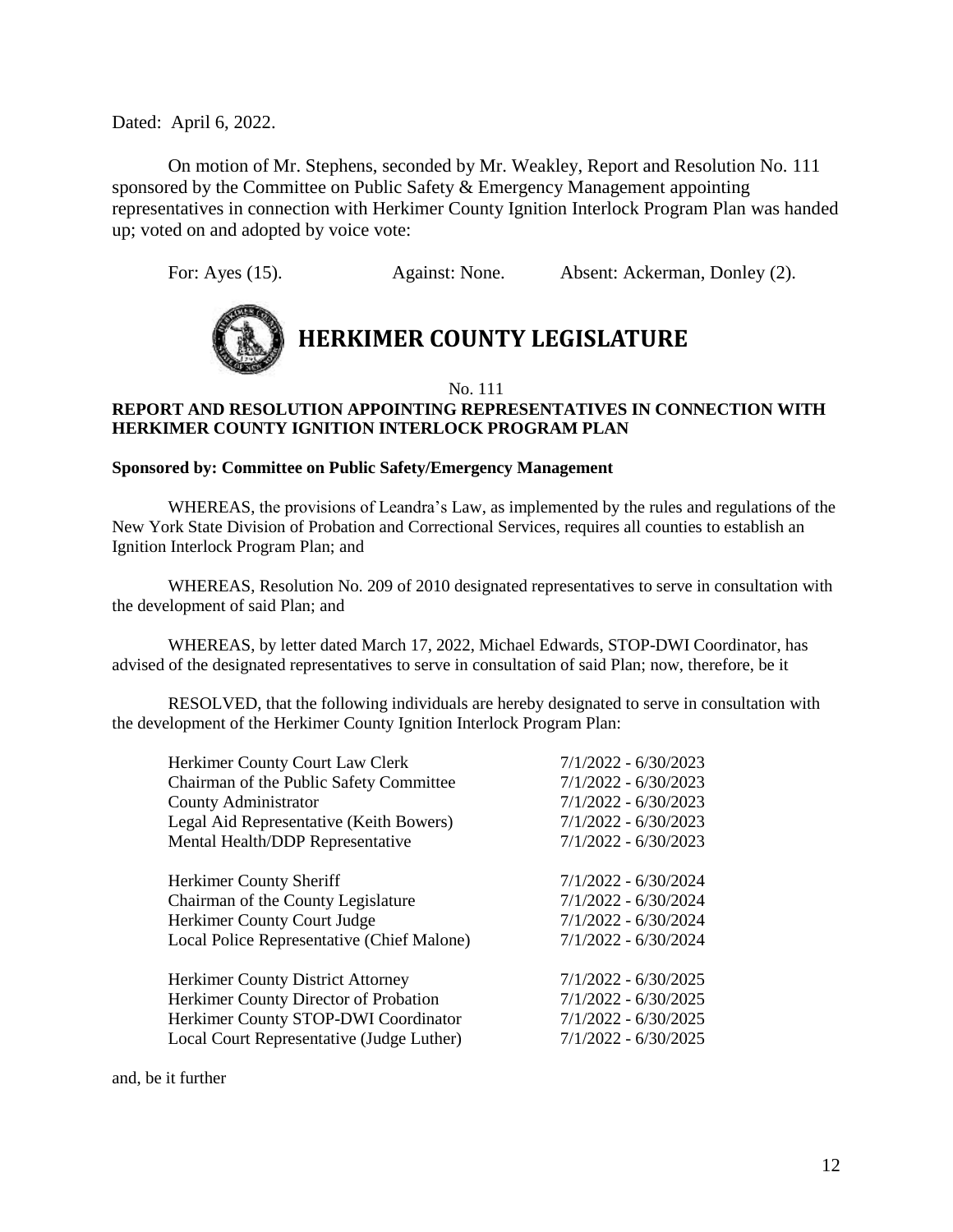RESOLVED, that certified copies of this Resolution be forwarded to the above named designees.

Dated: April 6, 2022.

On motion of Mr. Stephens, seconded by Mr. Schrader, Report and Resolution No. 112 sponsored by the Committee on Public Safety & Emergency Management and the Committee on Ways & Means establishing position of Executive Assistant for Indigent Legal Services in the County Attorney's Office was handed up; voted on and adopted by roll call vote:

For: Malta, Gaworecki, Schrader, Hollum, Johnson, Stephens, Keeler, Brezinski, Manno, Swartz, Bono, Campione, Russell, Shaw, Weakley (15).

Against: None. Absent: Ackerman, Donley (2).



No. 112

#### **REPORT AND RESOLUTION ESTABLISHING POSITION OF EXECUTIVE ASSISTANT FOR INDIGENT LEGAL SERVICES IN THE COUNTY ATTORNEY'S OFFICE**

#### **Sponsored by: Committee on Public Safety/Emergency Management Committee on Ways and Means**

WHEREAS, Resolution No. 17 of 2020 approved a contract with Keith D. Bowers, dba Enhanced Representation, Inc., to provide services in connection with indigent representation improvements; and

WHEREAS, by letter dated March 24, 2022 from Steve Billings, Personnel Officer, this Legislature has been notified of a request to create a full-time position of Executive Assistant for Indigent Legal Services which is 100% reimbursed by state funds, will be a competitive class civil service position and will be supervised by the Herkimer County Attorney's Office; and

WHEREAS, your Committee has taken this matter under consideration and recommend the establishment of the aforesaid position; now, therefore, be it

RESOLVED, that the 2022 Salary Schedule III is hereby amended in A1170B to establish the position of Executive Assistant for Indigent Legal Services at the annual salary of \$35,000; and, be it further

RESOLVED, that certified copies of this Resolution be forwarded to the New York State Office of Indigent Legal Services, Herkimer County Treasurer, Auditor, Budget Officer, Personnel Officer, County Attorney and Keith D. Bowers, dba Enhanced Representation, Inc.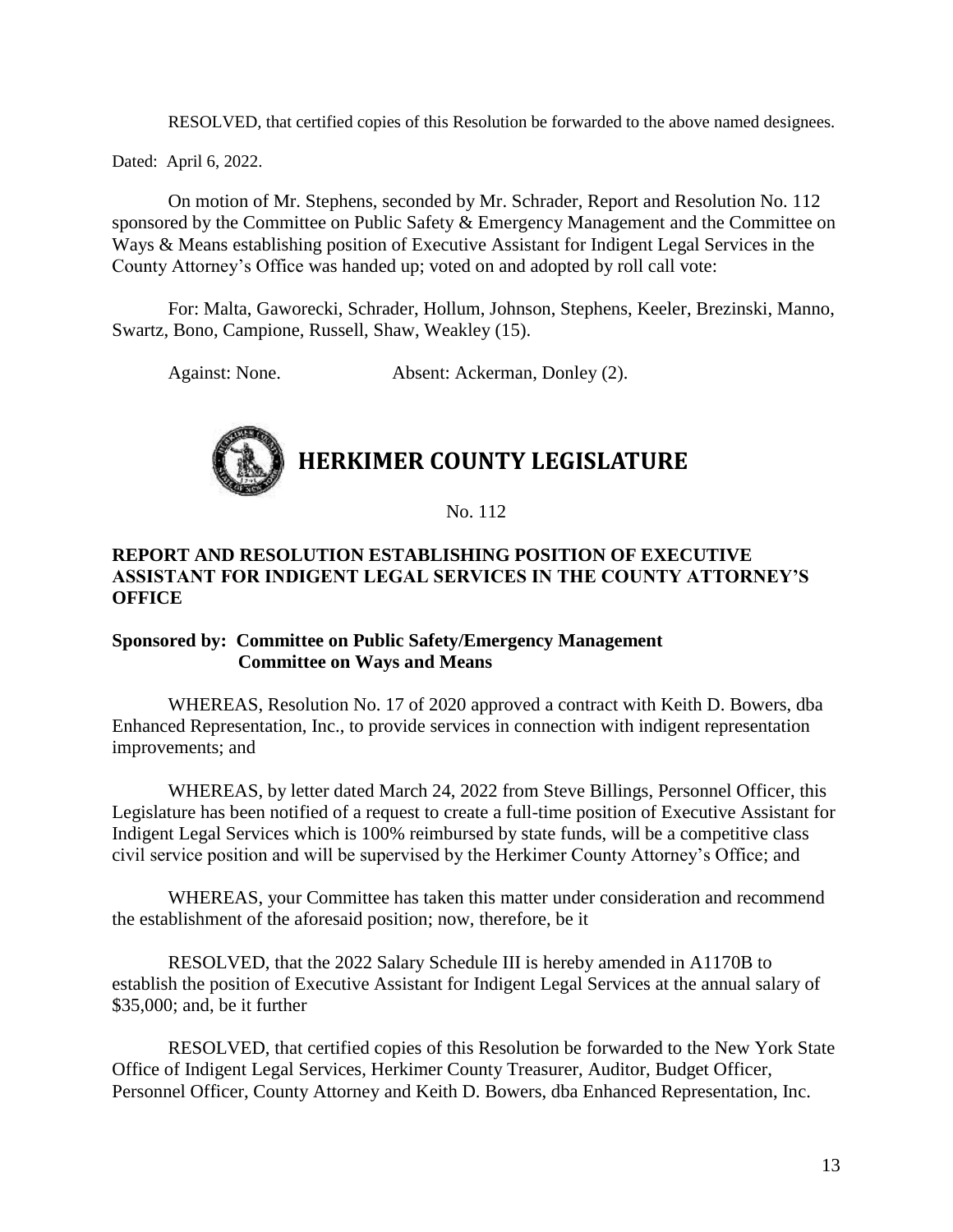On motion of Mr. Hollum, seconded by Mr. Brezinski, Report and Resolution No. 113 sponsored by the Committee on Administration/Veterans' Affairs and the Committee on Ways & Means approving purchase in Board of Elections was handed up; voted on and adopted by voice vote:

For: Ayes (15). Against: None. Absent: Ackerman, Donley (2).



No. 113

#### **REPORT AND RESOLUTION APPROVING PURCHASE IN THE BOARD OF ELECTIONS**

#### **Sponsored by: Committee on Administration/Veterans' Affairs Committee on Ways and Means**

WHEREAS, by letter received March 23, 2022, from Kim Tranter, Commissioner of Elections and Robert Hoyt, Deputy Commissioner of Elections, to help ensure Voter Check-in runs efficiently this Legislature is advised of a request to purchase 45 receipt printers and 45 cases, in the amount of \$13,500.00 through KNOWiNK Innovative Election Solutions; now, therefore, be it

RESOLVED, that the above described purchase of 45 receipt printers and 45 cases, in the amount of \$13,500.00 through KNOWiNK Innovative Election Solutions is approved; and, be it further

RESOLVED, that certified copies of this Resolution be forwarded to the Herkimer County Treasurer, Auditor, Budget Officer, Commissioner of Elections, Deputy Commissioner of Elections, and KNOWiNK Innovative Election Solutions.

Dated: April 6, 2022.

On motion of Mr. Stephens, seconded by Mr. Johnson, Report and Resolution No. 114 sponsored by the Committee on County Properties and the Committee on Ways & Means approving contract for architectural services at the Herkimer County 911 Center was handed up; voted on and adopted by voice vote:

| For: Ayes (15). | Against: None. | Absent: Ackerman, Donley (2). |  |
|-----------------|----------------|-------------------------------|--|
|-----------------|----------------|-------------------------------|--|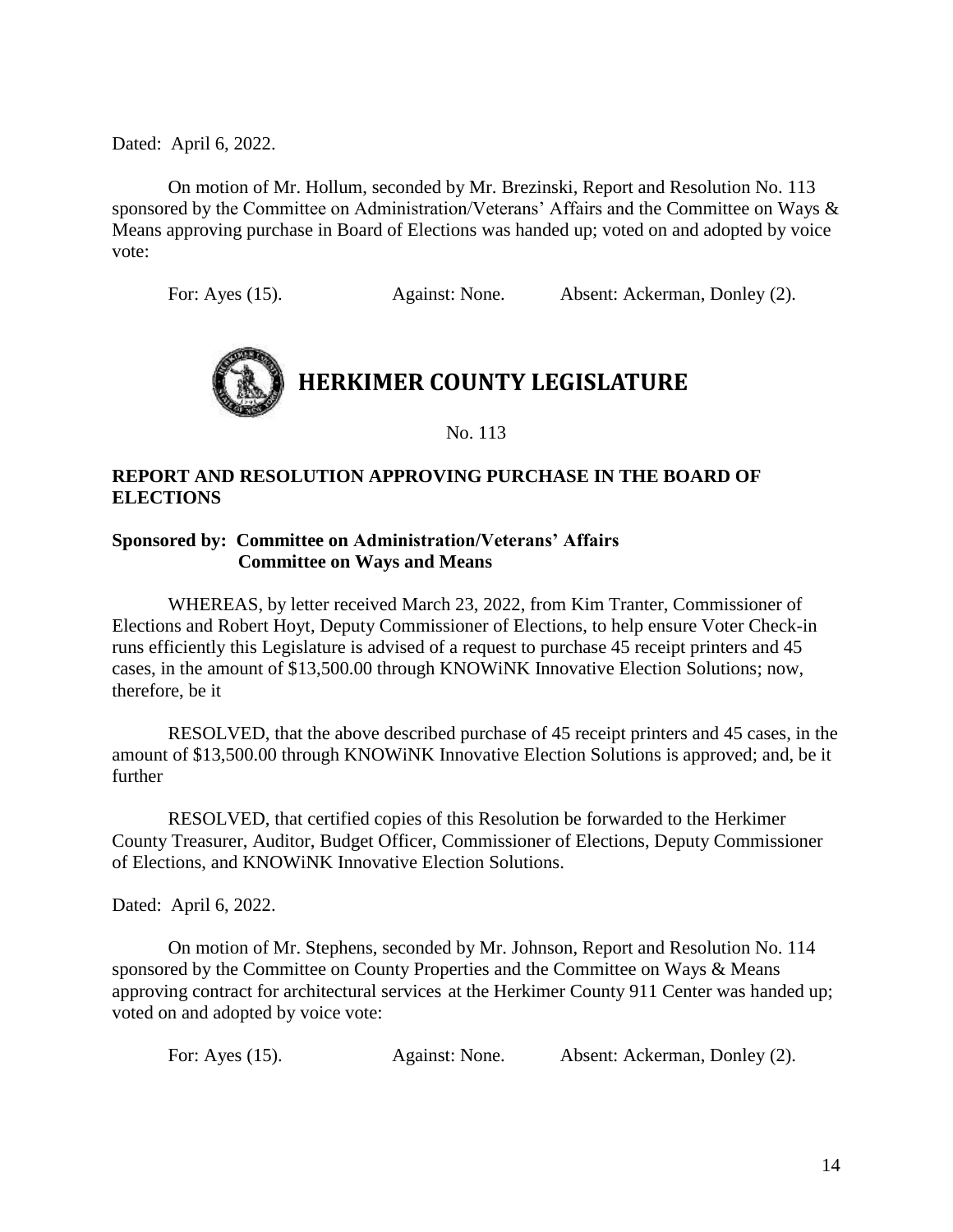

### **HERKIMER COUNTY LEGISLATURE**

No. 114

#### **REPORT AND RESOLUTION APPROVING CONTRACT FOR ARCHITECTURAL SERVICES AT THE HERKIMER COUNTY 911 CENTER**

#### **Sponsored by: Committee on County Properties Committee on Ways & Means**

WHEREAS, the Herkimer County 911 Center located at 71 Reservoir Rd., Herkimer, NY 13350 has been experiencing issues with the building envelope; and

WHEREAS, a proposal was received from Nelson Associates Architectural Engineering, 1 North Park Row, Clinton, NY 13323, for architectural services to provide a review of the Herkimer County 911 Center and report on solutions and costs for repairs, for a fee of \$3,991.00; now, therefore, be it

RESOLVED, that the Herkimer County Legislature hereby approves a contract with Nelson Associates Architectural Engineering, 1 North Park Row, Clinton, NY 13323, for architectural services to provide a review of the Herkimer County 911 Center and report on solutions and costs for repairs, for a fee of \$3,991.00; and, be it further

RESOLVED, that certified copies of this Resolution be forwarded to the Herkimer County Treasurer, Auditor, Budget Officer, Emergency Services Director, and Nelson Associates Architectural Engineering.

Dated: April 6, 2022.

On motion of Mr. Shaw, seconded by Mr. Gaworecki, Resolution No. 115 sponsored by the Committee on Natural Resources setting Public Hearing on annual thirty-day period for 2022 for inclusion of viable agricultural land within a certified agricultural district was handed up; voted on and adopted by voice vote:

For: Ayes (15). Against: None. Absent: Ackerman, Donley (2).



### **HERKIMER COUNTY LEGISLATURE**

No. 115

#### **RESOLUTION SETTING PUBLIC HEARING ON ANNUAL THIRTY-DAY PERIOD FOR 2022 FOR INCLUSION OF VIABLE AGRICULTURAL LAND WITHIN A CERTIFIED AGRICULTURAL DISTRICT**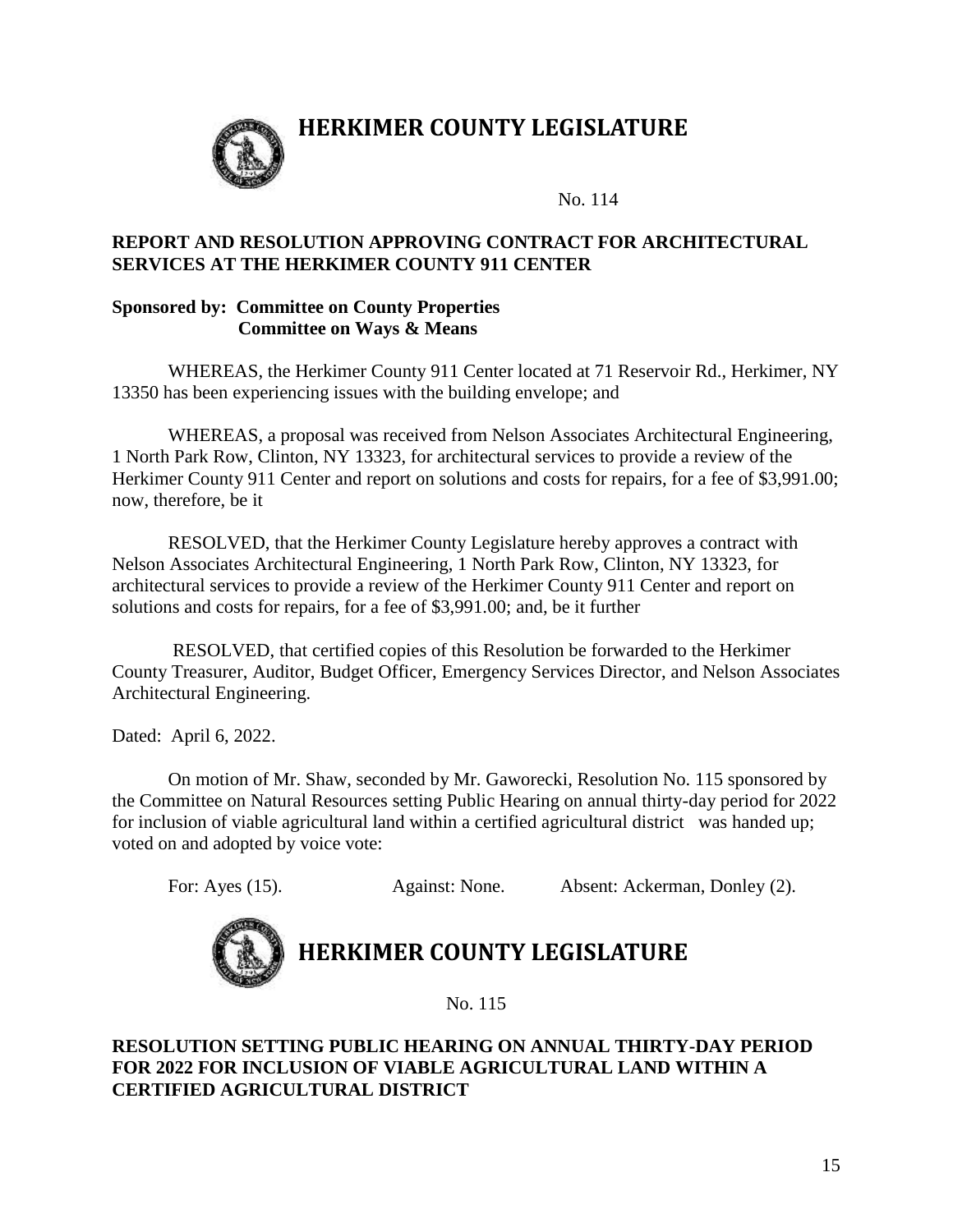#### **Sponsored by: Committee on Natural Resources**

WHEREAS, Section 303-b of the Agriculture and Markets Law provides that the County Legislature of a county containing a certified agricultural district must designate an annual 30 day period, within which a landowner may submit a request for inclusion of land which is predominately viable agricultural land within a certified agricultural district; and

WHEREAS, Resolution No. 146 adopted by this Legislature on May 19, 2004, set the annual 30 day period from January 1 through January 31 of each year; and

WHEREAS, pursuant to statute, requests received during said 30 day period for 2022 were referred to the County Agricultural and Farmland Protection Board for their recommendation, and reports are now ready to be made and a public hearing may now be held; now, therefore, be it

RESOLVED, that a Public Hearing be held on the 27th of April, 2022 at 6:30 p.m. on the proposed additions to Agricultural Districts for the year 2022; and, be it further

RESOLVED, that the Clerk of this Legislature give proper notice thereof pursuant to Section 303-b of the Agriculture and Markets Law of the State of New York; and, be it further

RESOLVED, that certified copies of this Resolution be forwarded to the Herkimer County Soil and Water Conservation District, Cornell Cooperative Extension Services and the Herkimer-Oneida Counties Comprehensive Planning Program.

Dated: April 6, 2022.

On motion of Mr. Schrader, seconded by Mr. Russell, Resolution No. 116 sponsored by the Committee on Information Services and the Committee on Ways & Means requesting legislation authorizing an exemption from the residency requirements for the office of Herkimer County Information Services Director was handed up; voted on and adopted by voice vote:

For: Ayes (15). Against: None. Absent: Ackerman, Donley (2).



No. 116

#### **RESOLUTION REQUESTING LEGISLATION AUTHORIZING AN EXEMPTION FROM THE RESIDENCY REQUIREMENTS FOR THE OFFICE OF HERKIMER COUNTY INFORMATION SERVICES DIRECTOR**